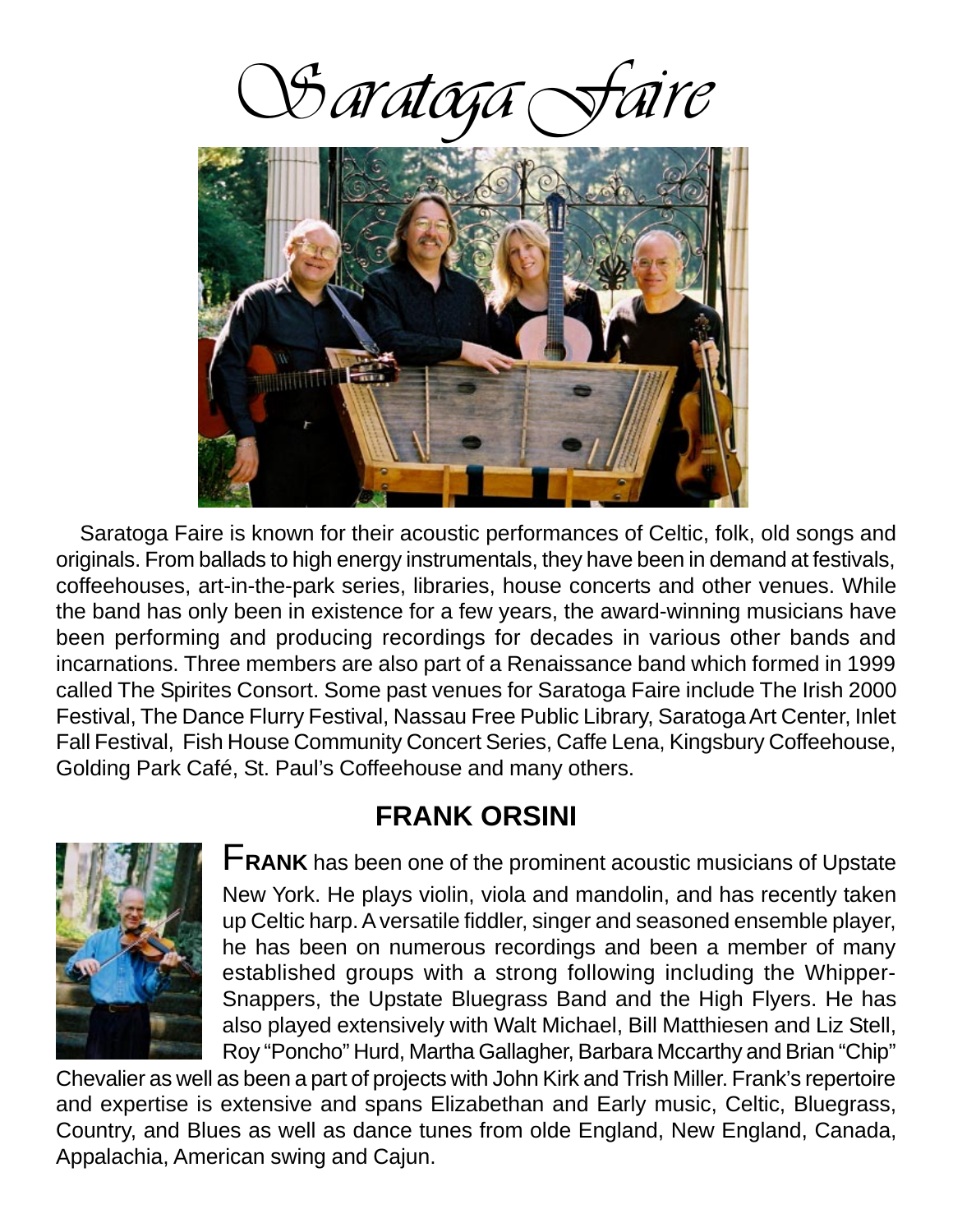## **LISE WINNE**



**LISE** is known for her soprano, her original compositions and her virtuosity on nylon and steel string guitars, recorder and cello.

She was trained in music by her father, a classical pianist, guitarist and choral singer. She received further lessons while in college from Dorothy Cafaro.

To date she has recorded four CD length projects including "Christmastime" in 1996, "Come to Me in Dreams" in 1998, "Wing'd With

Hopes: New Interpretations of Renaissance Songs" with the Spirites Consort in 2001 and "The Goldenrod" in 2004.

In 1999, Lise received a grant from the New York State Council on the Arts for her various music projects.

Lise got her start in songwriting from writing fiction and poetry. She has won first place awards in both poetry and fiction from such renowned writers as National Book Award winner, William Bronk, and well known novelist, screenwriter and poet, Paul Auster.

Her website is www.LiseWinne.com.

## **JEFF BELDING**



**JEFF** studied music at the Boston Conservatory, the New England Conservatory and the College of Saint Rose.

He is a multi-instrumentalist and plays mandolin, guitar, bass, fiddle and banjo. His backgrounds in jazz, classical and folk lend a lot to Saratoga Faire.

In 1984, Jeff won first place in the New Twists for Banjo contest judged by Tony Trishka and was nominated instrumentalist of the year by the

Northeast Country Music Association in 1988 and 1991.

He has performed in a wide variety of bands and ensembles from the rock group, Orion (who released two movie soundtracks) and the Hagar Twins (of "Hee Haw") and Troy Shondell (of "Tell Laura I Love Her"), The Spirites Consort, a Renaissance band, and for musicals such as "Grease," "West Side Story" and others.

He is a music instructor at the Burnt Hills Music Academy.